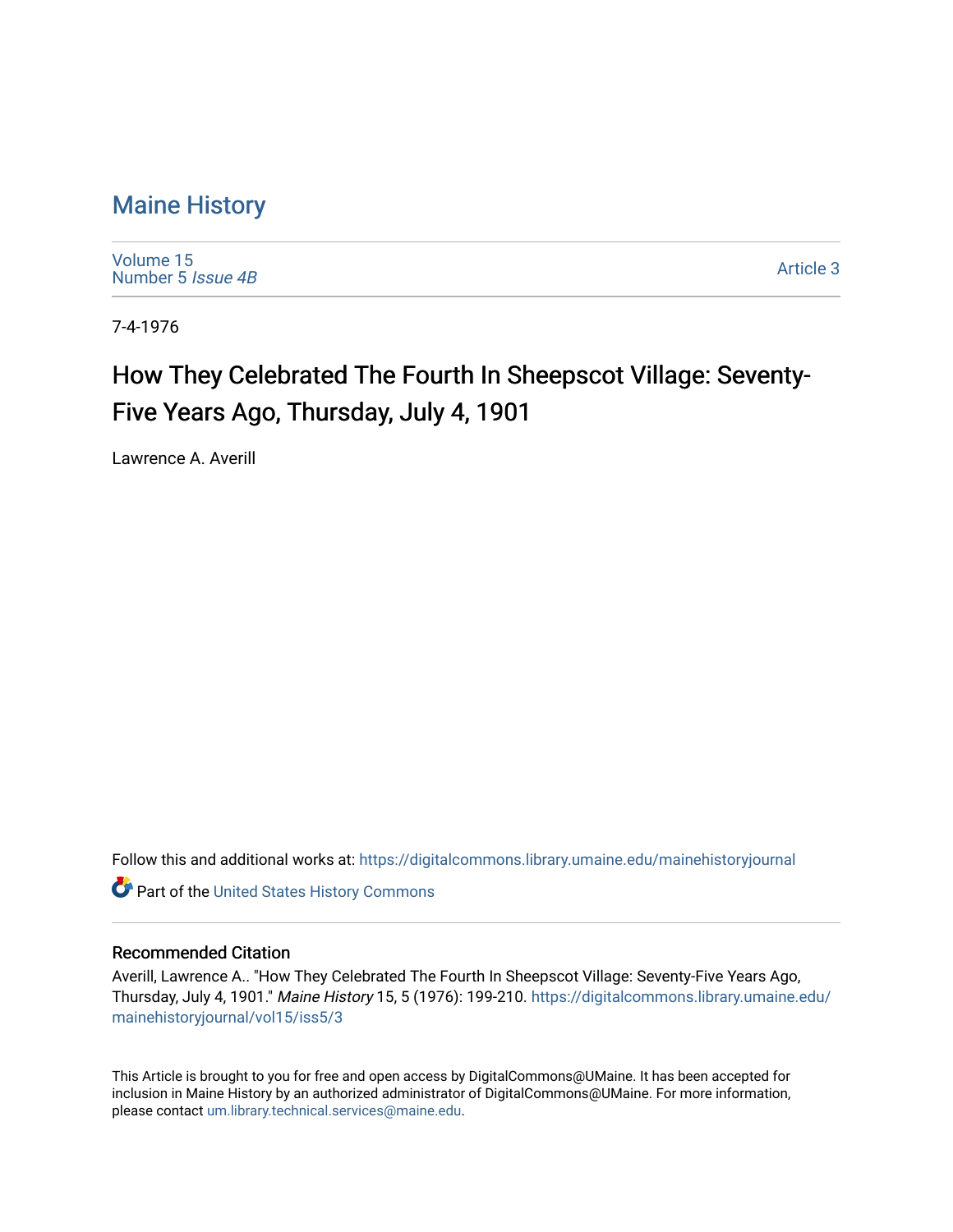# *HOW THEY CELEBRATED THE FOURTH IN SHEEPSCOT VILLAGE Seventy-Five Years Ago Thursday, July 4, 1901*

by

### Lawrence A. Averill

Resplendent vision! Bold American dream Of Liberty and Equality, under God! The Nation knew the strength of stalwart men In toil and sacrifice and agony Of War, with interwoven times of peace and calm With fulsome mead of joy and brimming hearts!

But pause we now to muse on earlier time In the Middle Years, before the sombre days Of lethal wars across the pitying earth That tortured human souls and human hearts— When there was drumbeat of a simpler life Now long corroded by the gory stains of Mars!

The sleeping village awoke to the pigmenting Of July dawn, encarnadined with pink That stippled hills and woods and the hamlet roofs And bathed in molten gold the River'<sup>s</sup> blue Lustring the weathered arms of the Paul Revere On the Methodist steeple in drifting matinal search For the first faint stirrings of the new day'<sup>s</sup> breath: As when long ages since the Creator paused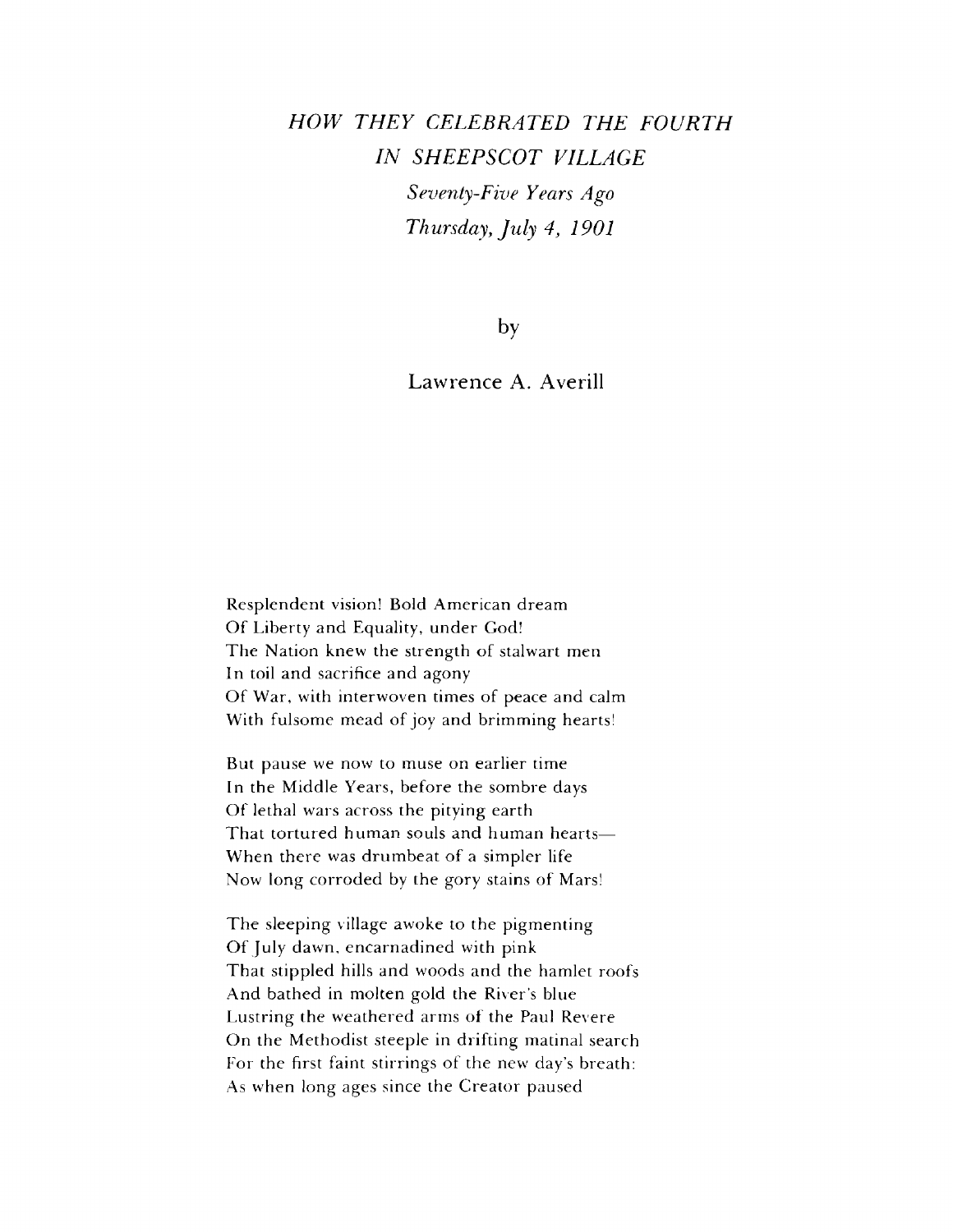To smile at what his hand had wrought And cry exultingly that all was good!

> The mantel clock downstairs droned 'five' On the scandaled ears of the waking lad Who, in a trice, was out of his bed And in two more was trousered and clad. "<sup>I</sup> knowed they'<sup>s</sup> forget all about it!" he fumed As in a fury he dashed for the stair:

"You 'd think this was any old day like the rest Instead of the Fourth! — Everybody'd be up and dressed If them British was comin', as they did once before Right over our ploughed-land and banged on our door!"

He ran for the corner With one gallus a-wag And shirt-tail half tucked To snatch up his swag Of canes and torpedoes And crackers in chain To wake up each sleeper And rattle his pane: And if that didn'<sup>t</sup> do it He had in his store The giant twelve-incher That would rouse them for sure!

But a hand on his gallus And one firm in the twist Of his shock of brown hair

He could not resist: "Come, swallow your breakfast— (How crazy it seemed) Your pettijohn'<sup>s</sup> hot And sugared and creamed: For a boy without breaklast No one can deny Will soon peter out <sup>1</sup> hough it'<sup>s</sup> Fourth of July!"

"Come, son! Mind your mother!"— No help from his pop,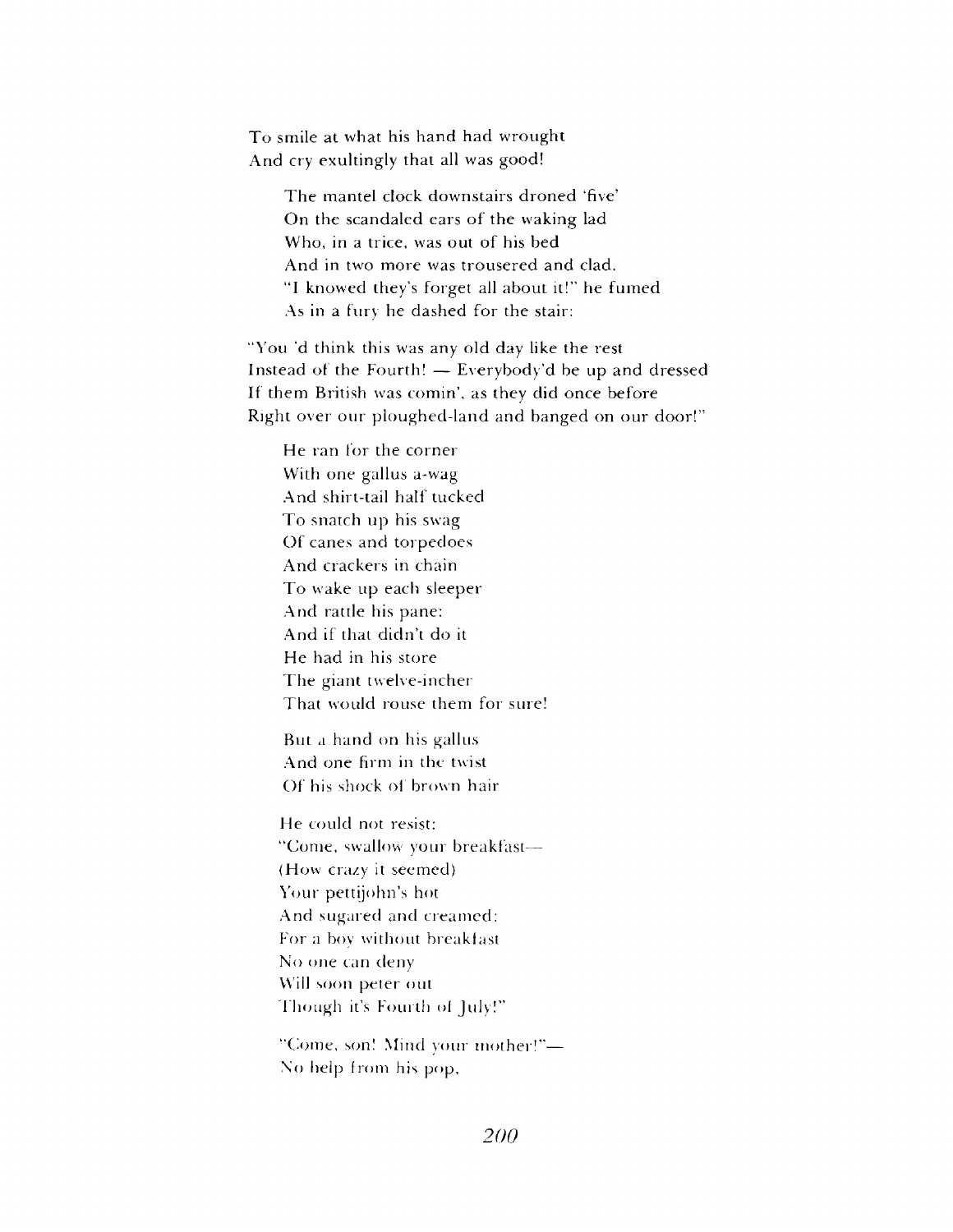So he scuttled his dander And filled up his crop!

Then out through the door, Noise-makers in train, He raced for the Church At the head of the lane.

"If <sup>I</sup> only can get there Sooner'n that Hank, I'll grab that old bell-rope And give it a yank That'll warn all the people They'd better turn out And shoot at them Redcoats And put them to rout!"

So up the broad platform And behind the dark stair He grabbed for the bell-rope But no bell-rope was there, For the crotchety old Sexton, As so often before, Had pulled up the bell-rope— Coiled now on the floor Far up in the tower Out of reach of bad boys And save all good people From their racket and noise,

"Two can play your old game,' Scoffed the lad as he climbed Far up in the tower All cobwebby and grimed.

Half-way to the bell-deck He reached for a round But instead of the ladder A foot dangling he found: A foot and an ankle, Then a leg and a knee As the voice of another As tricky as he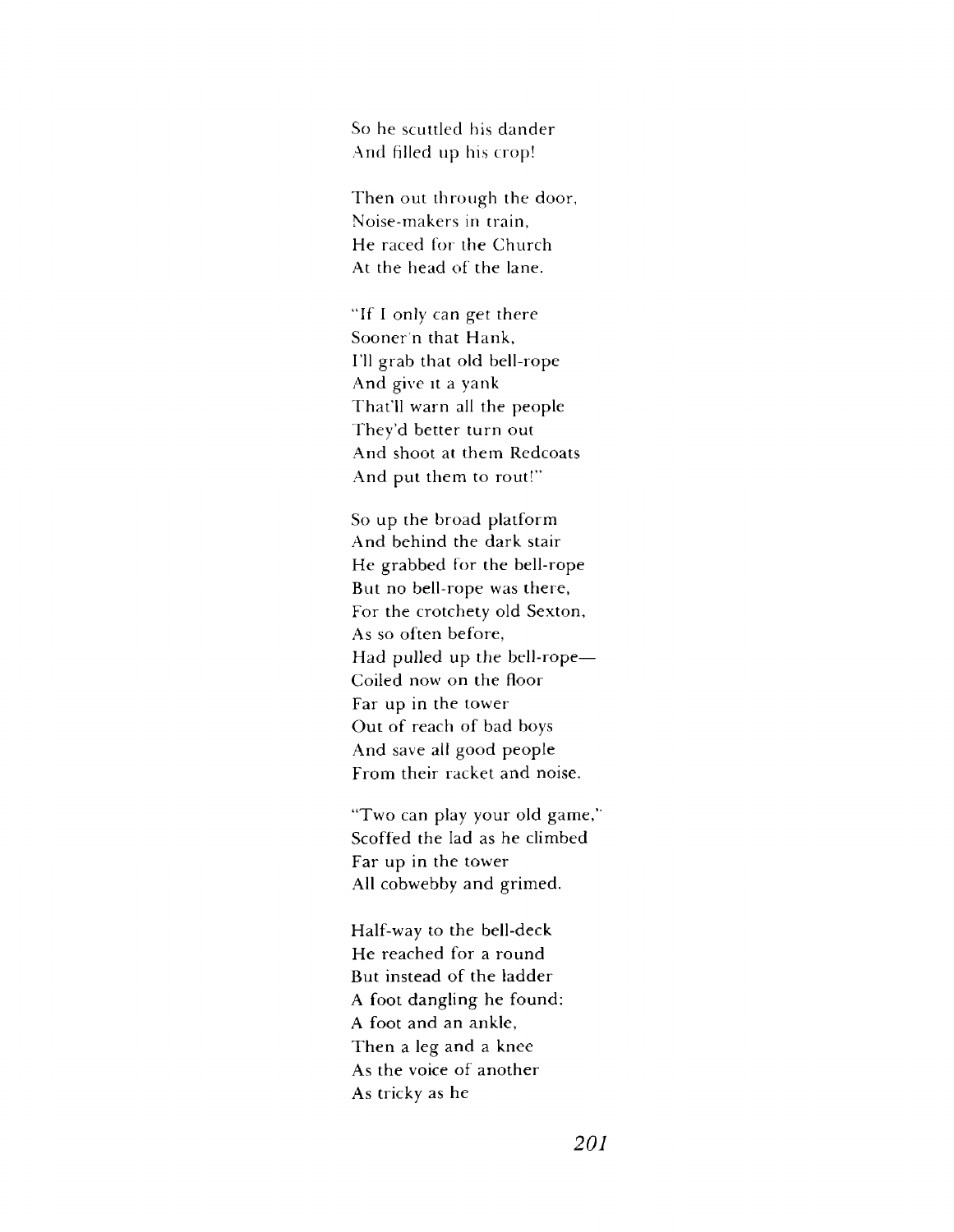Came down through the rafters: Triumphant with glee: "Hey! Le' go my leg And climb up here with me!"

In a moment the still Of that soft morning air Was turned into bedlam As the rollicking pair On the wild-swinging bell Without rhythm or pause Proclaimed the GREAT FOURTH Through its harsh iron jaws.

Thus got into action That far Holiday, Till the tumult expanded From the Town to the Bay, While from first streak of dawn To the coming of night The youthful contingent Got their fill of delight: Toy-cannons, stone-muzzled, And firecracker-breeched They blasted tin-cans With clamor and screech. Scared horses reared up In pasture and stall Alert to the danger Wher'e'er it might fall! All the dogs in the village Slunk tail-dropped away Under sheltering porches To escape the melee; And house-cats in terror Ran off from their milk To find safer refuge From this torturing ilk;

While the hens and the roosters Scrambled over each fence In wild-ogled terror To seek self-defense: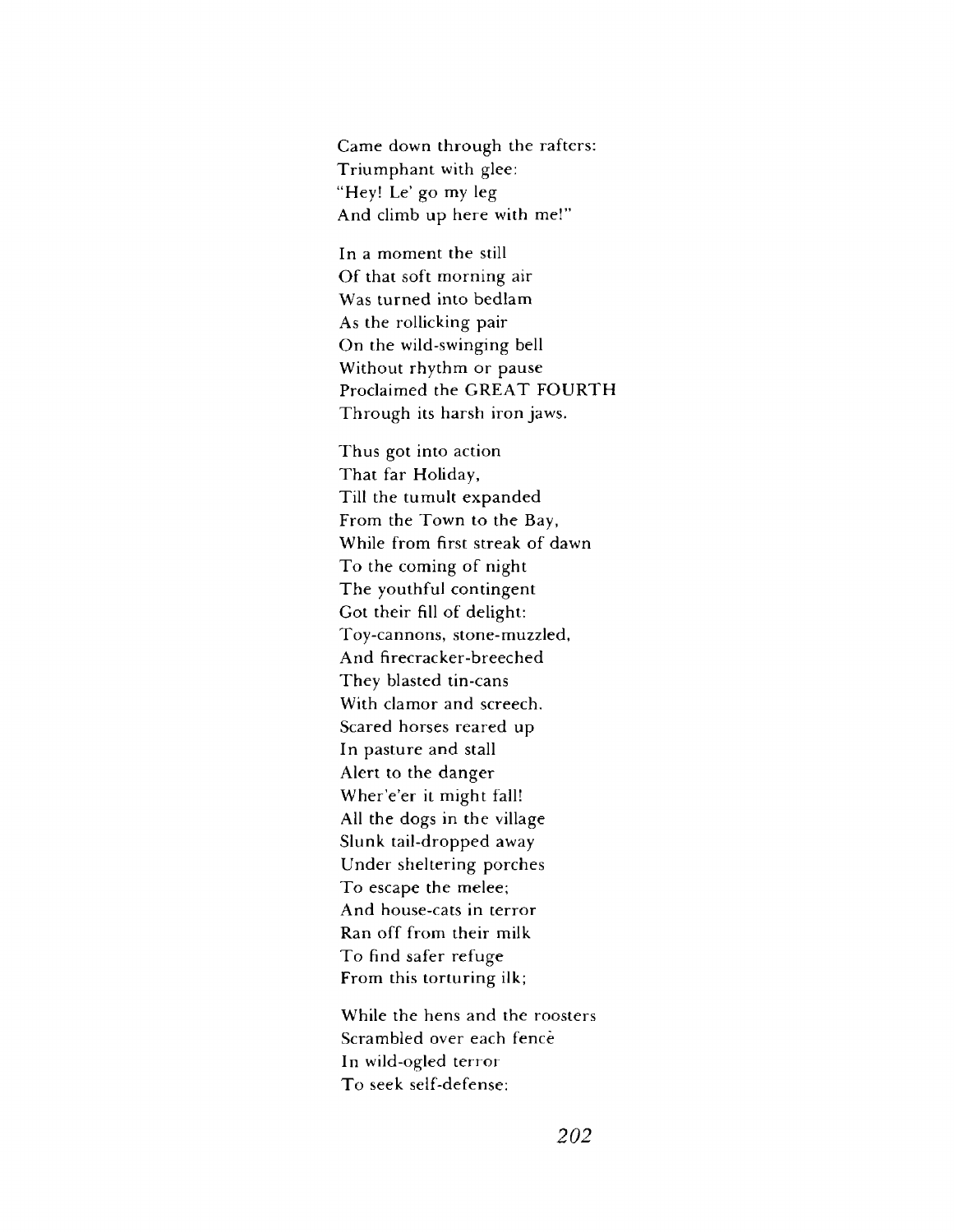And even the cormorants A-fish in the Bay Abandoned their diving And flew squawking away,

More formal observance of the Holiday Begins at ten. Along the village street— Unpaved, unspoiled by hurried trafficking Of a motor age as yet in embryo. Today its usual languor is thrust off, For every man and woman, boy and girl Is either sidewalked in expectancy Or marching in formation in the line. There are no 'horribles' in Sheepscot Town: It is too small, and much too far removed From Portland and Tomorrow for revelry; And mayhap still too mindful of the past To mar the picture of its hero years.

The march is headed by a drum and fife. Not pitched too neatly for the melody, But the players' shoulders beat a brisk tattoo Thus adding rhythmic measures of the heart.

Comes then the Marshal in an ancient gig, A stolid veteran of the Civil War, In fading uniform and Corporal'<sup>s</sup> Cap, With one arm folded on his narrow chest The other left behind at Gettysburg. Six younger soldiers of the Spanish War Walk single-file behind the Corporal— Brisk in their youth and serious of mien, The leader bearing high their battle-flag, The others arrow-straight in fair salute.

The pupils from the District School are there, An ill-assorted company of forty-three Scoured and fresh in their go-to-meeting suits In reasonable order, marching as to war, Though some there are that deem it all a lark— Clowning and arguing their way along While scandaled mothers glower from the sides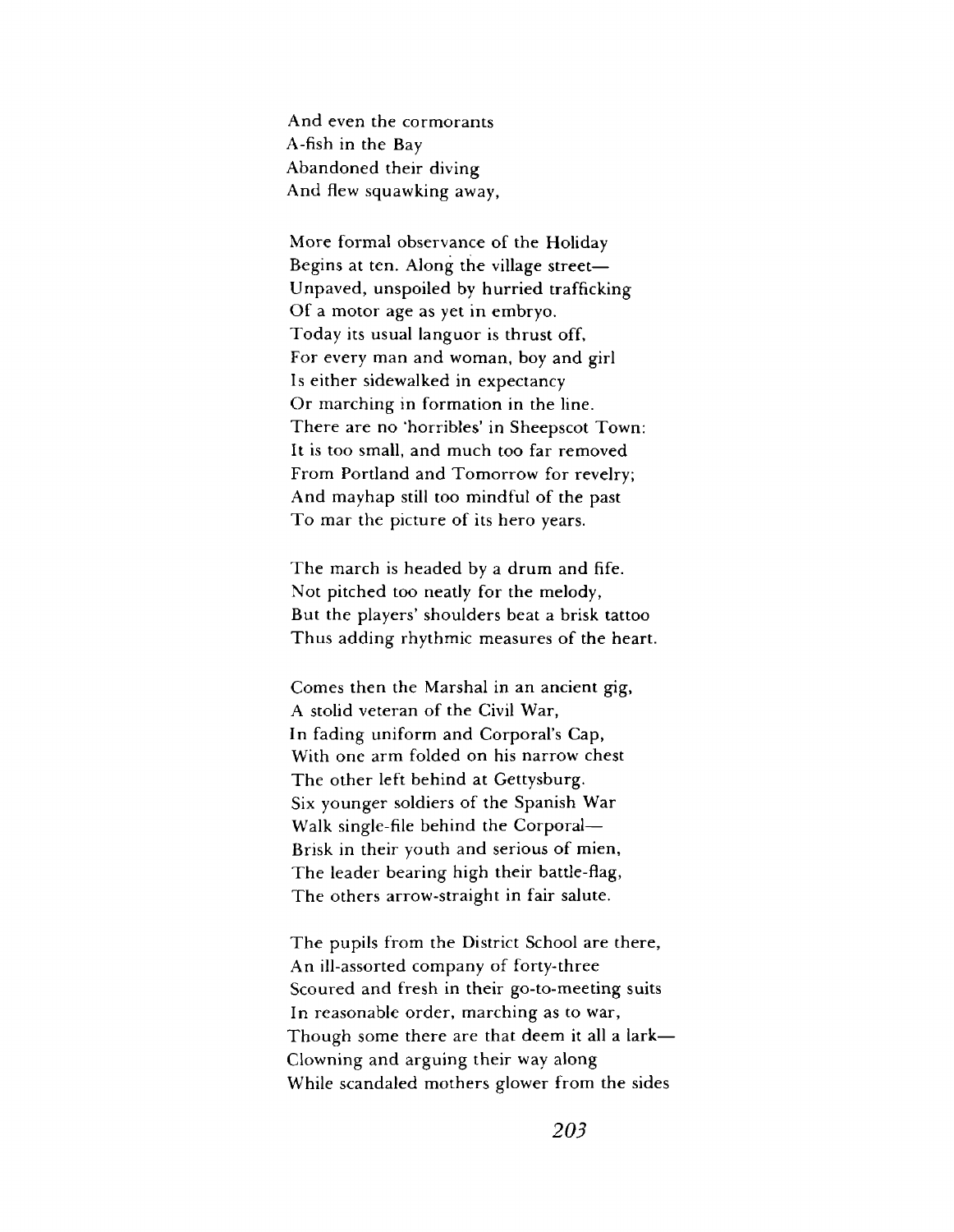And scowl ten seconds of tranquility Among the wayward till they pass from sight. A group of Church folk follows in measured step In dual march, hymn-singing as they go.

Two dozen husky farmers, freed today From their seasonal labor in the summer fields, Bring up the rear, with hoes and rakes and forks And bear with pride their shouldered implements With the other marchers, for this is Holy-Day.

Along the length of the narrow Village street The line moves past the shuttered grocery And Johnson'<sup>s</sup> Flour and Feed, today swept clean Of idle oldsters who make their hang-out there Freed from home and fussy women folk, Indulge their Spear-Head, Sickle and T. D's— But who today, eyes heavy with unshed tears, Sit in their doorways, thoughtful of the past.

Hilarity spreads among the marching host As it bends westward to the Sheepscot bridge With its lofty toll-board, lettered unevenly, Apprising all who pass the collector's post That men-afoot must pay for the privilege A hard-earned penny from their meagre store, A tuppence if they ride in phaeton, With lesser tax for crossing sheep and goats. But today the official'<sup>s</sup> door is tightly closed For 'tis Holiday: there'll be not toll And the marchers pass exultingly across, Laughing and hooting at the silent board In clamorous tempo to the other side of town To reform there: then travel back again In merriment at the freedom of the bridge. How strangely like the freedom of the Land, They muse, whose gates stand open to everyone To go and come whene'er and where he will!

For half an hour the spectacular parade Holds central interest of the citizens Before it breaks its ranks and gathers close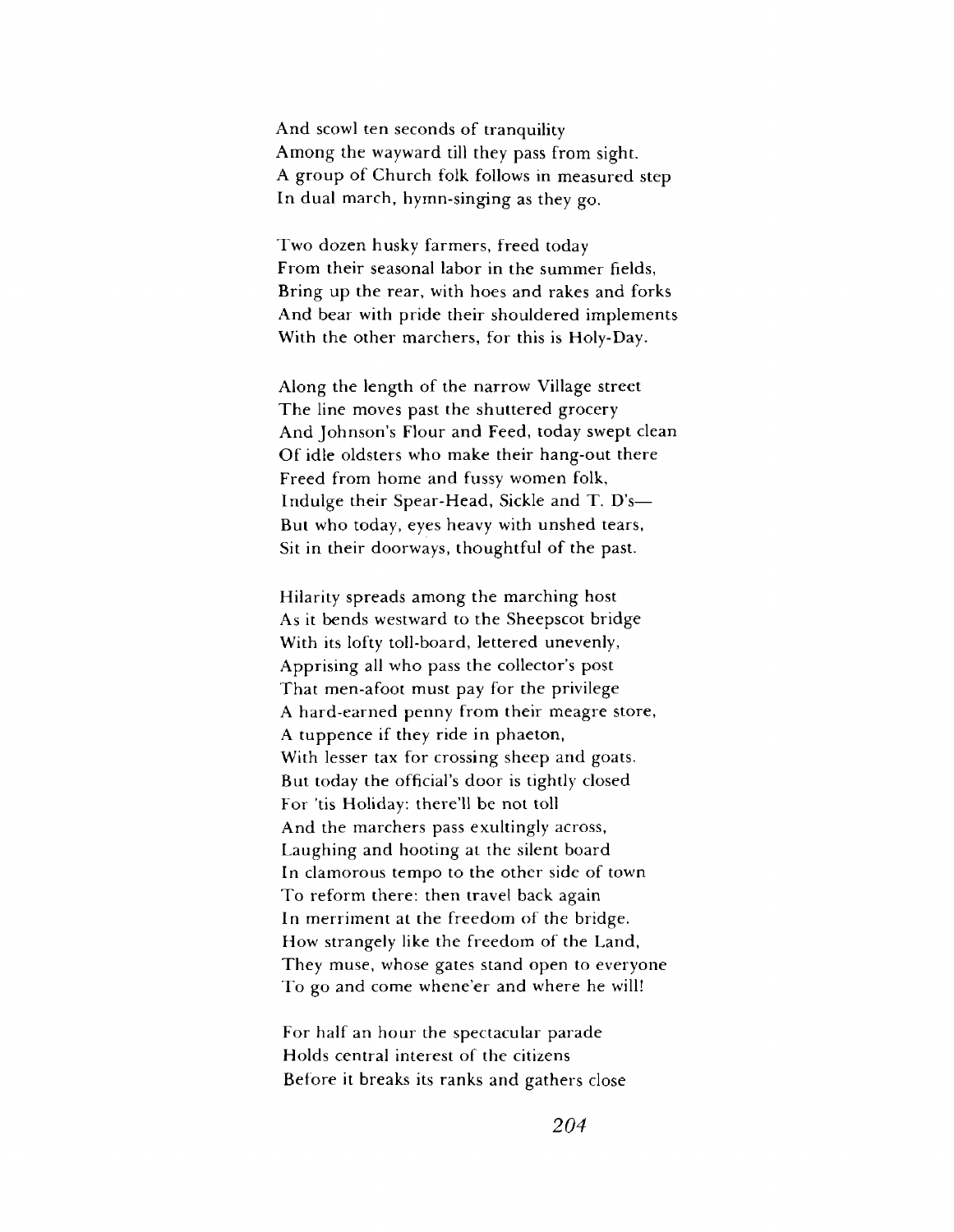About the speaker's stand, set for the day By would-be carpenters on a grassy slope Hard by the Church.

A strip of bunting looped In scalloped beauty round the official stage, With the Stars and Stripes a-flutter in the breeze Aloft in the middle scene. The Speaker of the Day Is flanked on either side by the Selectmen, clad In stiff formality to grace the day In their Sunday-best, with collars, cuffs and ties Contrasting sharply with their workaday Of farmers' dull-toned frocks and overalls.

The Country Doctor, oozing dignity, Felicates the Villagers for their zeal And the patriotic valor of their folk; Then, bowing low, presents to the awe-hushed crowd A Wiscasset Lawyer, known for his eloquence Before the law, and at Chautauqua stands.

—For three good years this Land has been at peace: The roar of cannon and the clash of swords Are silenced blessedly. From Atlantic's shore To Pacific's shining strands the guns are mute: From the Great Dominion to the Rio Grande Our Nation rests from war, and may God grant That through all coming years the peaceful arts Now needful for a fast-expanding State May nurture from tomorrow's quenchless breast Rich sustenance for a deserved maturity!

—It was not ever thus: Long ages since This Western Continent was held in fief By Iroquois and Sioux and Algonquin And many another tribe of Indian braves— Cherokees, Cree and Southern Seminoles, The storied Pueblos, Utes and Apaches With savage rituals to bring the summer rains And sprout their crops when the land was parched and dry, With chant of Shamen to the spirit world To heal their sick and bear away their dead To animism's Happy-Hunting-Ground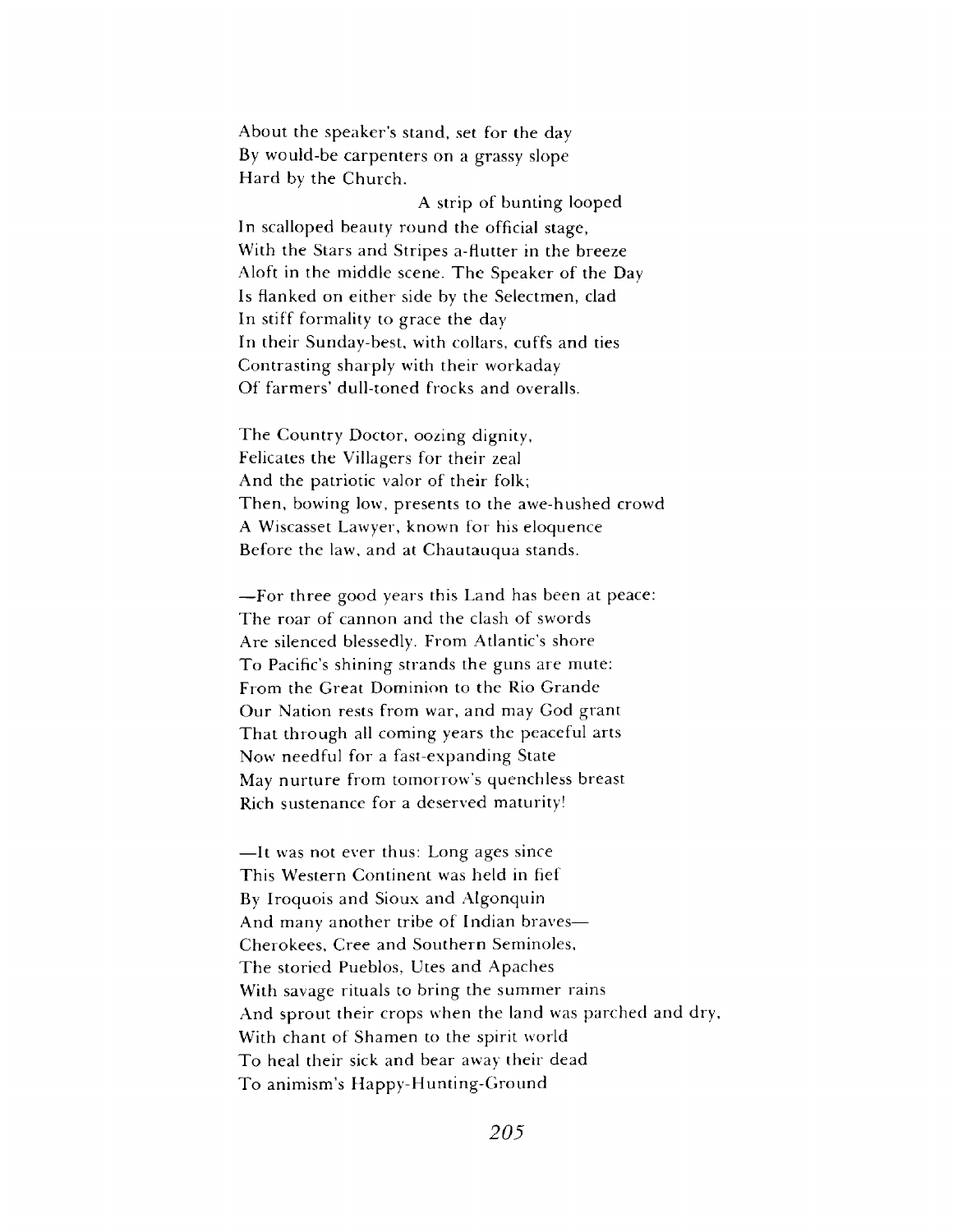Beyond the silent meadows and empty woods In vaster meadows lost against the sky.

—A century and more before the pealing Bell Rang out the Declaration, and throughout The later shaping years of Destiny The battle-cry of Redmen filled the air And battle-axe and tomahawk dripped red As they fought to hold their fiefdom of the Land Against encroachment of the white man'<sup>s</sup> sway, Engaging now with English, now with French In Virginia, Georgia and the Carolines And westward to the Lakes and Canada And the mighty Mississippi's trading-posts.

—Your own fair Sheepscot knew their savage wrath: Was not this Village in the dark of night Twice laid waste by their arrows red with flame? Lives there a man— or boy— now gathered here Who has not dug in a hundred cellar-holes Within a mile from where you stand this day Where twice your forbears heard the midnight cry And fled their burning roof-tops: pawns of wrath? Harsh days of terror! Aye, days, too, of strength, Until the Land was wrenched from the foemen's grasp And, behold! Past humble cabins thinly sown The white men grimly slogged their muddy way Along the snail-paced roads and unmarked trails Crossing great rivers and skirting sky-lost peaks Into the Ohio Country in groaning vehicles To settle hamlets, pushing ever on To the El Dorado of California'<sup>s</sup> gold.

—Yet once again our fathers knew tyranny— Not of Indians, but a challenging white host From o'er the sea to quench our Liberty! And when that sacred Bell of Philadelphia Rang out defiance, see the patriots then Springing to arms in the name of Freedom'<sup>s</sup> God Pledging their lives and fortunes eternally Against oppression where'er its head was raised, And ushering in a nobler Government That has no equal on the planet Earth!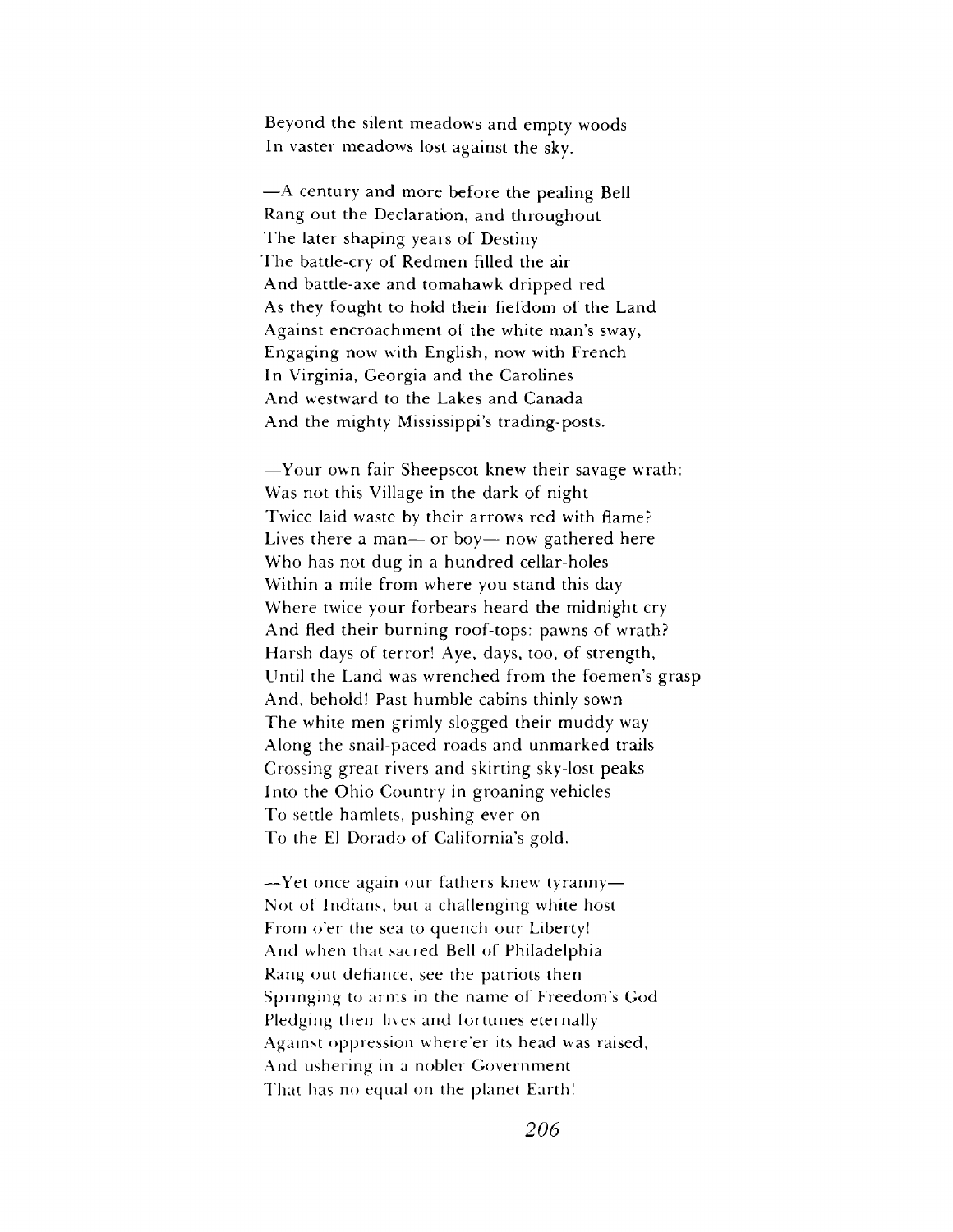—A decade'<sup>s</sup> bitter conflict with George the Third Shall sever all allegiance to the British crown And test the passion of Free Government, Though it shake the Western world to its nether stones

As steel meet steel and sword draw mingled blood Of Englishmen that are— and that are not: At Clinton, Camden, Cowpens, Brandywine The standards totter on the battlefields, While in the fearsome conflicts on the seas The ensigns flutter low or rear aloft.

—Surviving the wintry blasts of Valley Forge, See fourteen thousand men with Washington Sometimes in victory, sometimes defeat — Though buoyed in hope by gallant Europeans— Young officers forsaking tyranny at home Brave the broad sea to bring to Freedom'<sup>s</sup> men Their gallant aid: Lafayette and Rochambeau From France! From Poland, Kosciusko comes. And Baron Steuben, weary of Prussian wars— And others, braving their lot with the colonists Until at last, on Yorktown's grim redoubts Cornwallis bites the dust, and sails for home, And the hero of the age, George Washington, Becomes the first President of the United States Amid the cheers and huzzahs of the multitudes.

—Through years of disagreement, sectional pride, Financial stringency and congressional wrangling, The Land survived, and grew in basal strength, Though jealous States, unused to unity, Sought to separate from the common weal And govern independent of the rest. There was division, too, on slavery Between the Northern men of industry And the souther planters, geared to the work of slaves On the broad plantations ripening in the sun, Though white men who had fled from serfdom'<sup>s</sup> plight To seek their freedom from eastern tyranny In strange antithesis brought slavery'<sup>s</sup> curse To foul the glory of America!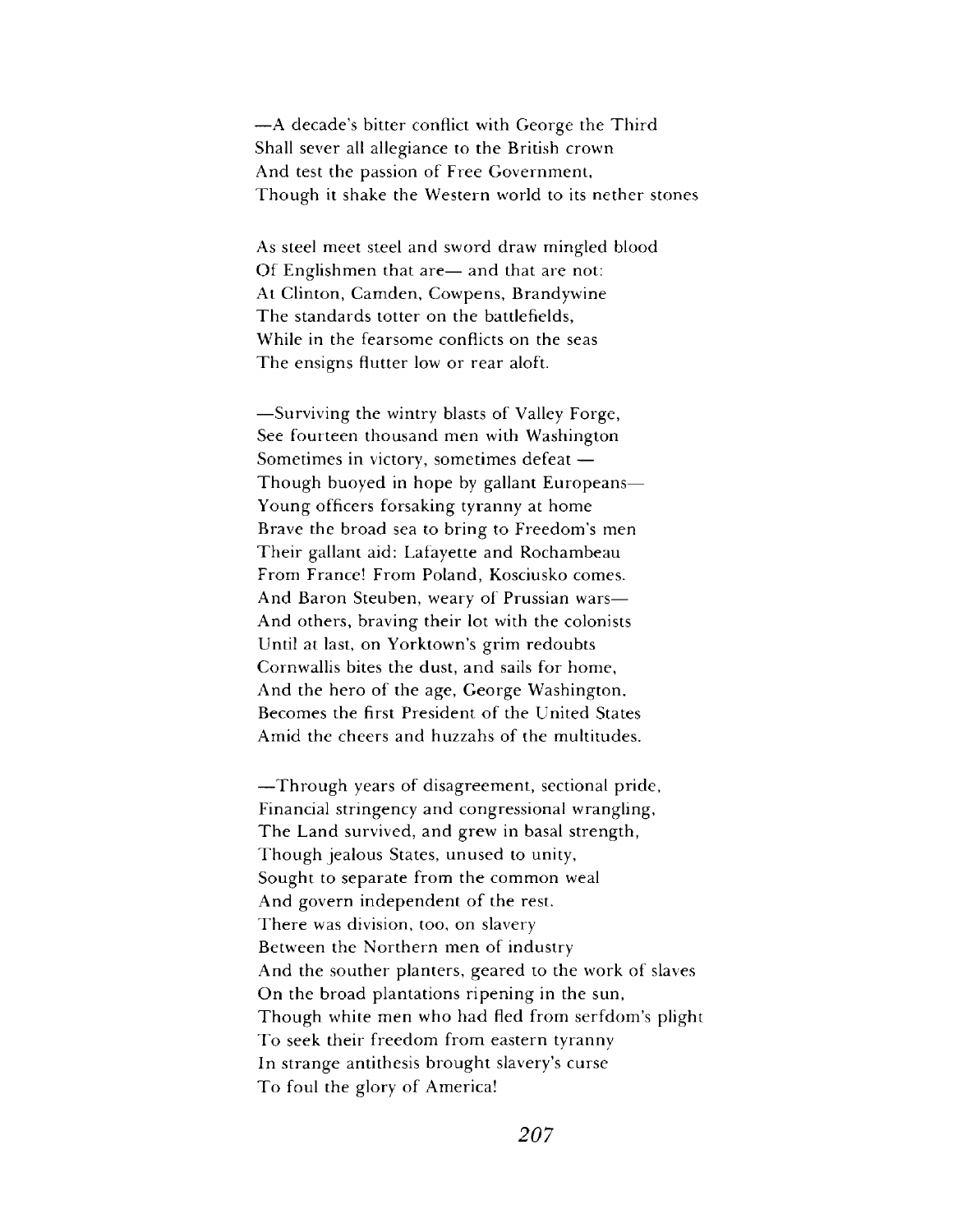— And so a Civil War between the States Bleeds the new Nation dark with fraternal death As half a million men lay down their lives In bitterest fighting: From Fort Sumter's guns To Mississippi's torture! Two Bull Runs, With bloody Antietam, Chancellorsville, And many another battle in the plains, The hills and hollows of the suffering land. The Great Emancipator— Lincoln— weeps In agony, yet steels in fervent will To save the Nation, and guard her precious soil That Freedom may not perish from the earth.

—At last, the blood-seeped South lays down her arms At Appomattox, while Lee'<sup>s</sup> proffered sword, Scarred by the bruise of war and suffering, Is tendered back by the courtly hand of Grant Who has no will to humiliate the foe Of yesterday; but rather, to build with him A bond of friendship among the warring states And bind together the shreds of a goodly Land. The soldiers of the lines stack their useless arms And falter homeward through the wasting fields To nurse their wounded and their broken lives And bend once more to their neglected husbandry.

—So ends, good friends, the travail of the years And so begins an area of blessed peace— From the good Dominion along the quiet North To the azure waters of the Rio Grande, While on either side vast oceans intervene Whose wildest floods can toss no longer threat To tomorrow'<sup>s</sup> brightening dawn of amity On the far horizons of a peaceful world!—

But the day is far from ended. On the green Thick-shaded by the elms behind the Church The Holiday Feast prepares. Since break of dawn When the tide was out, the men have dug the flats And harvested three bushels of succulent clams Which, now transported to a stone-built fireplace In the middle scene, are sputtering in the bake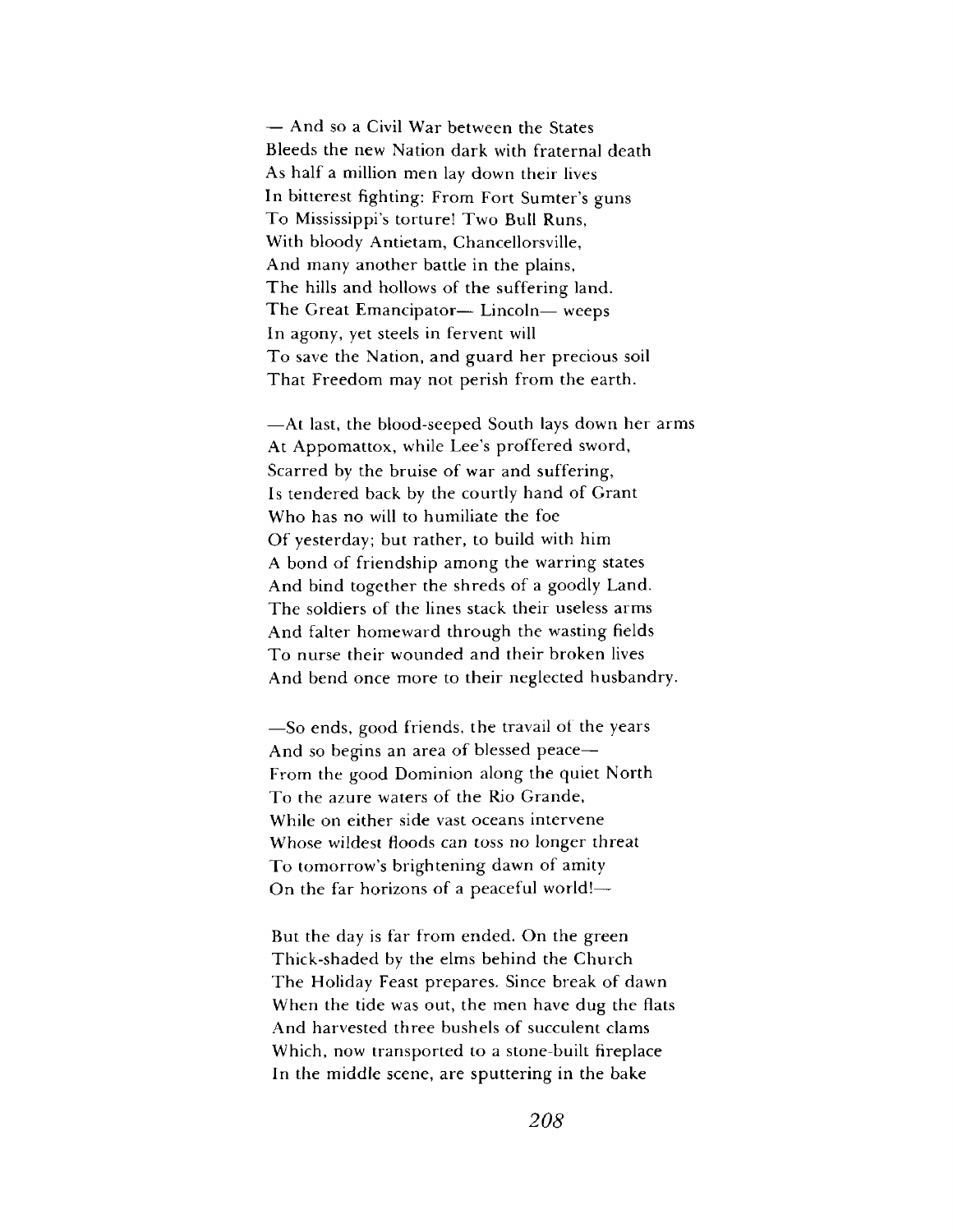Of seaweed, with lobsters early drawn From bulging traps along the fruited cove. Now reddening in the bivalves' restless broth.

In the meantime, wooden tables have been snugly set And now deep bowls of yellow-eyes dot the cloth, For some will savor the old staple more than clams The products of the kitchen outranking the flats In many a loyal bean-grown son of Maine. Dispersed among the beans are lofty cakes Four stories high, with thick-frosted cupolas! And foot-long jelly-rolls a-drip with fill, Unsliced, awaiting the calculating knives Of the devouring hosts! Stout pies, two dozen strong, Thick with apple, pumpkin, raisin, mince In generous quarters ready for the fingers' reach! A few red oceans of strawberries fresh from the fields With billows of cream high-rising on the floods! And pickles, apple-sauce and ketchup everywhere, With bubbling pots of coffee on the rocks— And, if any will besides the juveniles, Two freezers stand, inviting to ice-cream!

Before the feast is ended, a new wasteland Of shells and left-overs litters up the ground In striking semblance to a battle-field When peace has come, before the mop-up corps. But it will have to wait, for a full half Of the late invaders, propped against the elms, Have succumbed to sleep that follows stiff warfare, While the rest lie prone in the fragrant summer grass, With tongues that scarce have strength to wag Until they, too, doze off in yawning disregard Of the battle waste of mounded residue. That once was welcome to their hungry eyes But now betokens later hill of toil When the spirit moves, and duty calls them back. An occasional cracker— miraculously left From the morning trove goes off with sudden crack To vex the sleepers and delight the boys In final bursts of patriotic zeal. An indecisive game or two of scrub, Some horseshoe pitching and some fitful flies